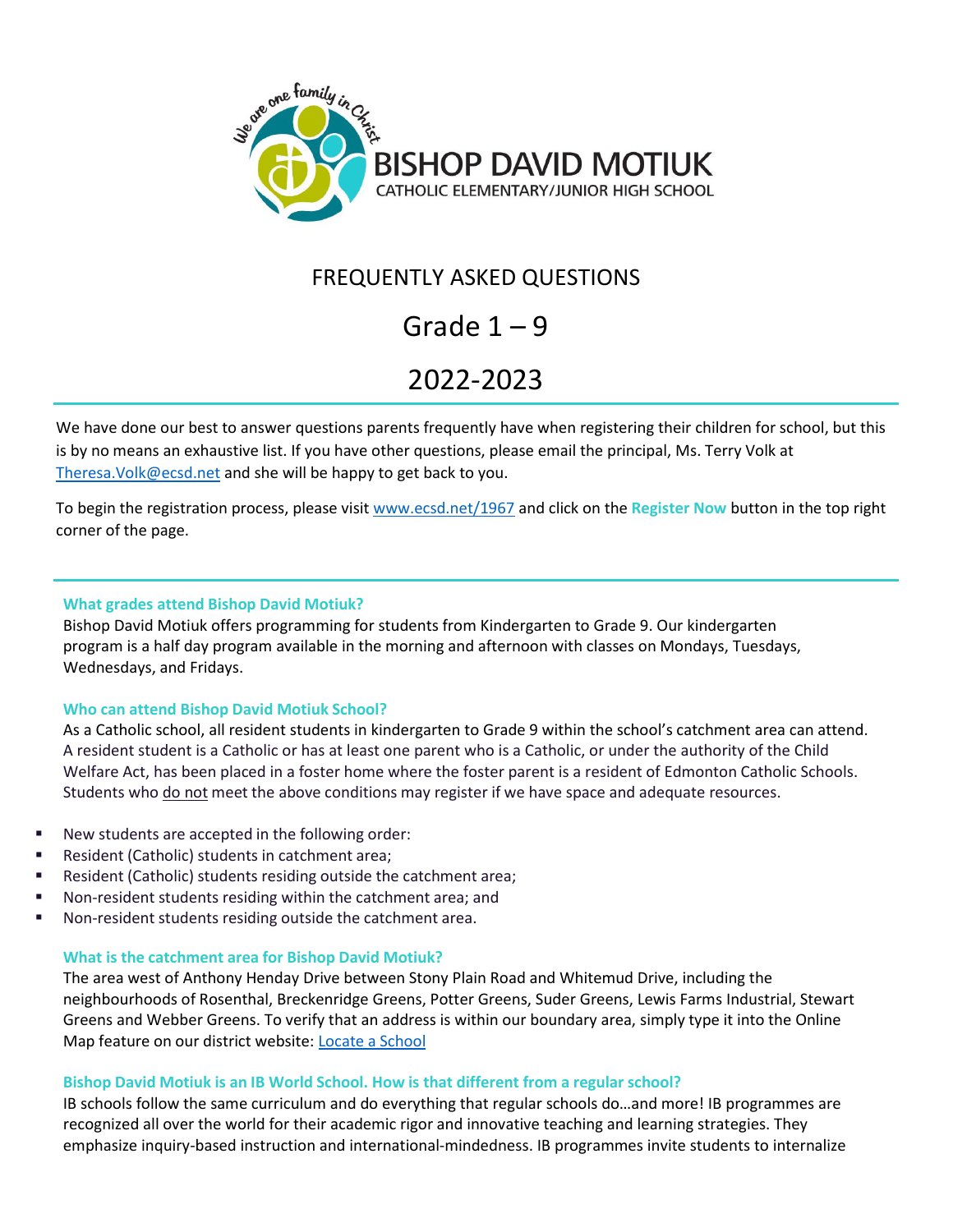the attributes of the IB Learner Profile. IB students are knowledgeable, principled, open-minded, caring, balanced and reflective persons who are inquirers,thinkers, risk-takers and communicators.

#### **Do students have to take part in IB programming at Bishop David Motiuk?**

Yes. All students at Bishop David Motiuk take part in IB programming.

#### **What are the age guidelines for Grade 1 registration?**

Students who are six years of age on or before December 31 of the current school year must register in Grade 1.

#### **Do I need to fill out a new registration form if I am moving from another Edmonton Catholic School?**

Students who are currently registered in another Edmonton Catholic School **DO NOT** need to fill out a registration form. Families can indicate their school of choice by using the Intention Icon in PowerSchool. Staff from Bishop David Motiuk will follow up with families to facilitate the transfer of students.

#### **What are school hours at Bishop David Motiuk?**

The first bell in the morning rings at 8:40 am. Kindergarten classes are 8:40-11:39 am (morning groups)or 12:13- 3:12pm (afternoon groups). Morning outside supervision begins at 8:20am \*Please note, these times may change slightly for the 2022-23 school year.

#### **How many students attend Bishop David Motiuk?**

Currently our population is 1158 students. We anticipate continued growth since the surrounding community continues to grow. There are 768 students in our K-5 classes. There are currently 390 students in our junior high (grades 6-9).

#### **Is bussing available for my child at Bishop David Motiuk?**

Yellow bussing is available for students in kindergarten to Grade 9 who live within the Bishop David Motiuk boundary area and outside of the 2K walk zone. To determine if your child qualifies for bussing,please contact the main office at 780-409-2603.

# **Is there Out of School Care available at Bishop David Motiuk?**

Bishop David Motiuk does not offer Out of School Care. There are many day care and out of school care organizations in the area. These organizations often provide transportation to and from school. These organizations are not affiliated with the school in any way.

#### **What additional supports are available to students and families at Bishop David Motiuk?**

Additional supports at the school during the 2022-23 school year include:

- Educational Assistants (EA)
- Family School Liaison Worker (FSLW)
- Emotional Behaviorial Specialist (EBS)
- Therapeutic Assistant Speech and Language (TA-SL)
- Therapeutic Assistants Behaviour Therapy (TA-BT)
- Learning Coaches
- English Language Learner Support

# **\* Please note that these supports are contingent upon both student need and funding and couldchange from year to year.**

# **Is early intervention for reading available to students at Bishop David Motiuk?**

Learning coaches and teachers provide early intervention strategies for struggling readers which includes the use of the Levelled Literacy Intervention (LLI) resources.